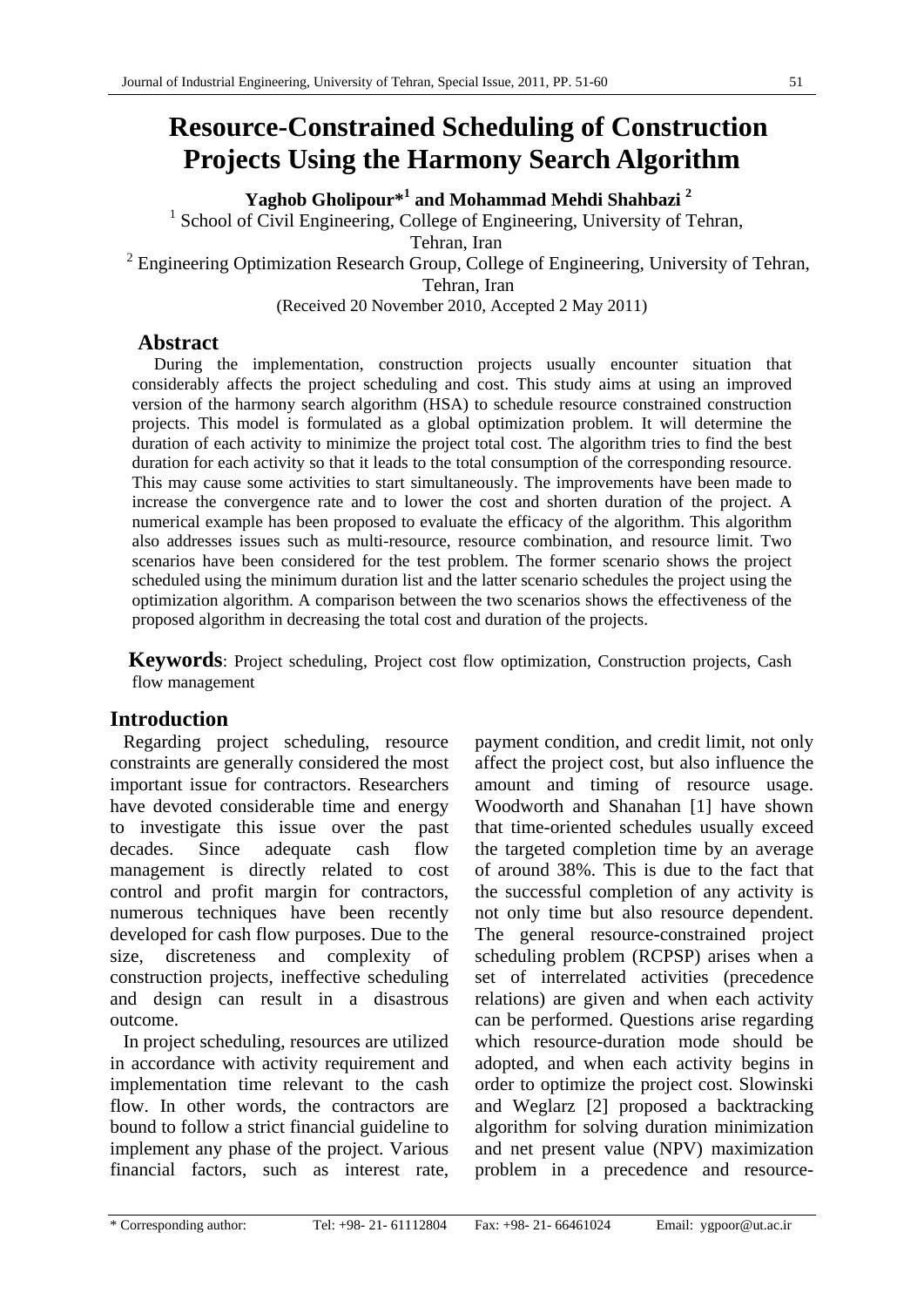constrained network. Maximizing the NPV of a project was first suggested by Russell [3]. Grinold [4] observed that a simple variable substitution, converts Russell's formulation into an equivalent linear program. Neumann and Zimmermann [5] extended Grinold's algorithm to problems with generalized precedence. Elmaghraby and Herroelen [6] proposed an approximate solution procedure to the NPV maximization problem, while Schwindt and Zimmermann [7] developed an exact method based on the steepest ascent principle. Some efforts has been made to apply meta-heuristic algorithms to project scheduling optimization. Lucko [8] employed simulated annealing for optimizing cash flows, while Chen [9] has employed particle swarm algorithm. Geng et al. [10] presented an improved version of ant colony algorithm, which gives better results than the original version. Liao [11] presented the state of the art meta-heuristic algorithms for project scheduling.

## **1. Activities' relationship**

Assume activity *A1* is a predecessor of *A2* and *A3*. If the resources are unconstrained, both *A2* and *A3* can begin simultaneously, as soon as  $A_1$  finishes. On the other hand, if there are not enough resources for both activities, one begins immediately and the other one would be delayed. This leads to a longer duration and larger project cost. The proposed algorithm, schedules the project based upon the activity relationships, resource constraints, and financial requirements.

In the proposed model, each activity can choose its own resource requirements and the corresponding duration. Activity duration *di*, is derived from a set of durations *Di*; moreover, for each activity, the set *Di*, consists of all possible durations complying with various resource requirement. This model provides schedulers with options to chose the best resource-duration mode considering the activities relationship. The finish-start (FS) relationship, which is

typically used for construction projects, is shown as Eq.  $(1)$ .

$$
S_{i'}-S_i \ge d_i; \quad i=1,2,...,P
$$
  

$$
i, i' \in A; \quad \forall d_i \in D_i
$$
 (1)

where  $S_i$  denotes start time of activity *i*;  $S_i'$ denotes the start time of activity *i'*, which succeeds activity *i*; *P* represents last activity in the project network;  $d_i$  is the duration of activity *i*; *A* denotes the set of pairs of activities with precedence relationships; and  $D_i$  represents the set of all eligible duration for activity *i*.

## **2. Resource usage**

A common feature of all heuristics is that they assign a resource-duration mode to each activity. For longer activity duration, there is the possibility that parallel activities may begin simultaneously.

The solution we discussed in this research distributes resources among activities so that they would start at the same time and progress in parallel until the resources are totally depleted. The total duration time in this case, may be shorter than the sum of the duration time of all activities if they were not started in parallel. As shown in Figure 1, the required resources decreases, when the duration of  $d_2$  and  $d_3$  increases. Consequently, the resource usage can be controlled to optimally fit the constraints. Eq. (2) summarizes requirements of resource type  $R_i$  on day  $k$ .



**Figure 1: (a): original activity sequences. (b):** *A3* **begins after** *A2* **to satisfy the resource constraints. (c):** *d2* **and** *d3* **were altered to fit the total resource usage to the constraints**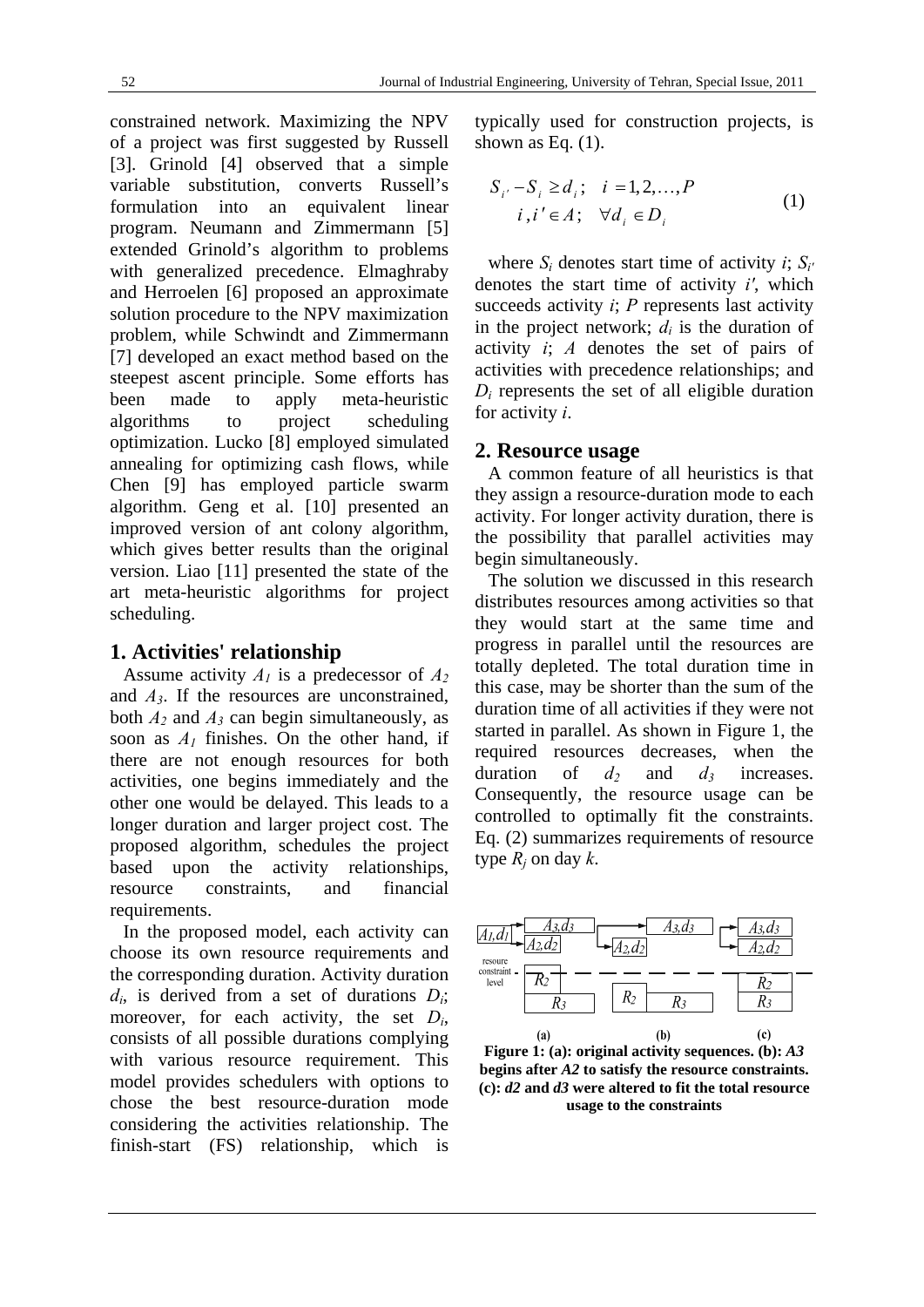$$
\forall k, \quad \sum_{i=1}^{SE_k} R_{ij} \leq RL_j
$$
  

$$
\forall i \in SE_k; \quad k = 1, 2, ..., T; \quad j = 1, 2, ..., J
$$
 (2)

where  $R_{ij}$  represents the required resource for type *j* and activity *i* during  $d_i$ ;  $RL_j$  denotes the limit of resource type *j* per day;  $SE_k$  is the set of in progress activities on day *k*; *T* denotes project duration; and *J* is the number of resource types. Resources available for completing tasks can be classified as either renewable or non-renewable. Renewable resources typically have the same amount of availability in every period for an unlimited number of periods, while non-renewable resources are depleted after a certain amount of consumption (or number of periods). In a real construction project, both resource types are employed. For this research we are considering the later type.

## **3. Project cost flow**

Minimizing project duration often carries with it simultaneous increase in project net present value. In other words, early completion of any activity, implies early cash payments. This generally will result in an increase in the amount of net present value [2]. The model formulation complies with the financial terminology employed by Elazouni and Metwally [12] and Au and Hendrickson [13], where payments for the completed activities are made at the end of each period. Typical cash out flows on a construction project include interest, material, labor cost, etc. [14]. Numerous approaches have been developed to investigate the cash flow in construction projects. Barbosa and Pimentel [15] constructed a linear programming model for cash flow management in the Brazilian construction industry. Chiu and Tsai [16] developed a heuristic searching rule to gain a near-optimal solution and incorporated penalty and bonus into the multi-project scheduling problems with a discounted cash flow. Elazouni and Gab-Allah [17] applied integer programming to establish a financebased scheduling model for minimizing project duration, and presented project schedules with various credit limits. Elazouni and Metwally [12] considered credit limit and scheduled a construction project using improved genetic algorithms for total profit maximization under different credit limit settings. A project schedule, which does not consider cash flow, will overlook the costs associated with interest and payment conditions, and may lead to budget overruns and project failure [14]. In this research, only cash out flows have been considered in calculation of project cost that is equal to the sum of the payments during construction, including the cost of each resource on each day. Regarding the payment for each resource  $P_{ik}$ , Eqs. (3) and (4) show the total daily cost flow and total payment at period *t*, respectively.

$$
P_k = \sum_{j=1}^{J} P_{jk} \tag{3}
$$

$$
P_t = \sum_{k=1}^{m} P_k \tag{4}
$$

where  $P_k$  denotes the total payment of direct cost on day *k* for resource *j*; *J* is the number of resources;  $P_t$  denotes the total payment at the end of period *t*; and *m* is number of days per period. Eq. (6) shows the overall expenses at the end of period  $t(E_t)$ , which consists of  $DC_k$ , the total direct cost on day  $k$ ;  $E_t$  is summarized expense during period  $t$ ;  $O_t$  is expenses of overheads, mobilization costs, taxes, and bonus at period  $t$ ; and  $I_t$  is the interest charges at the end of period *t*. Eq. (7) shows the interest charges for each period. As for Eq. (7), it calculates interest until period *t-1* and approximates the interest from the end of period *t-1* to period *t*, which is generated from direct costs and other expenses during period *t*.

$$
E'_{t} = \sum_{k=1}^{m} DC_{k} + O_{t}
$$
 (5)

$$
E_t = E_t' + I_t \tag{6}
$$

$$
I_{t} = (R \times N_{t-1}) + \frac{R}{2} E_{t}'
$$
  
\n
$$
t \ge 1; \quad k = 1, 2, ..., T
$$
 (7)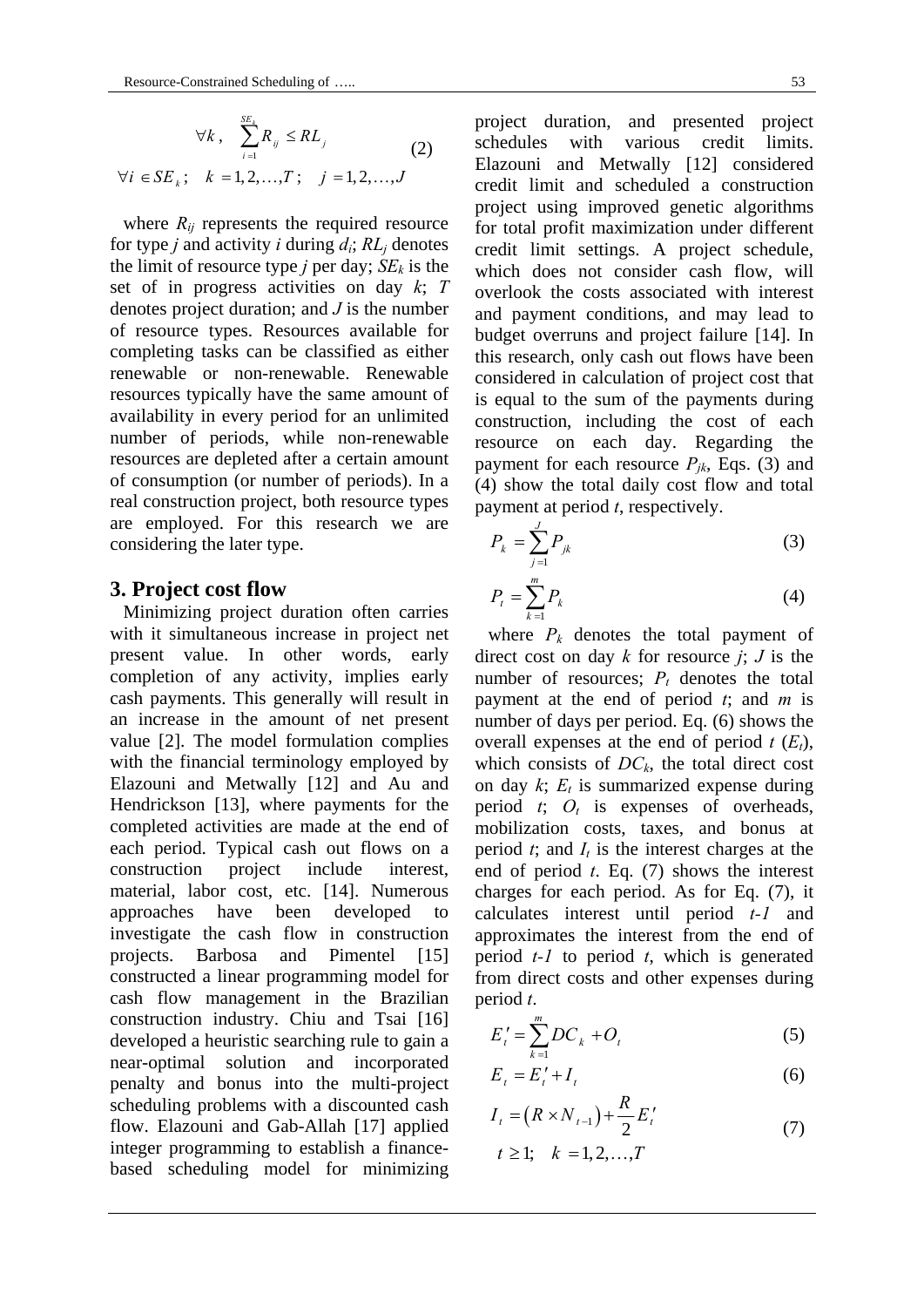where *R* represents the interest rate per period; and  $N_t$  is the net cash out flow including interest charges at the end of period *t*. The cumulative cash out flow at the end of period  $t(F_t)$  is presented in Eq. (8), and the relationship among net cash out flow, cumulative cost flow, and total payment is as Eq. (9).

$$
F_t = N_{t-1} + E_t \tag{8}
$$

$$
N_{t-1} = F_{t-1} + P_{t-1}
$$
  
\n
$$
t = 1, 2, ..., L
$$
\n(9)

where  $F_t$  denotes the cumulative cash out flow including interest charges at the end of period  $t$ ;  $N_{t-1}$  is net cash out flow including interest charges at the end of period  $t-1$ ;  $E_t$  is summarized expense during period  $t$ ; and  $P_{t-1}$ denotes the total payment at the end of period *t-1*; and *L* is the last period in the project. Minimizing net cash out flow (*NL*) without considering cash inflow, will lead to maximizing profit. Net cash out flow is considered at the end of last period of the project, *L*, and the objective is to minimize the net cash out flow at the last period, *NL*, defined by Eq. (10)

Minimize 
$$
f(d) = N_L
$$
  
\n
$$
\begin{cases}\nd_i \in D_i, i = 1, 2, ..., n \\
\text{Subject to } \forall k, \quad \sum_{i=1}^{SE_i} R_{ij} \leq RL_j \\
\forall i \in SE_k; k = 1, 2, ..., T; j = 1, 2, ..., J\n\end{cases}
$$
\n(10)

where  $f(d)$  is the objective function;  $d_i$  is optimization variable (duration of activity *i*);  $D_i$  is the set of possible range of  $i^{th}$  activity duration; and *n* is the number of decision variables.

# **4. Optimization algorithm**

Many approaches, such as meta-heuristic algorithms (genetic algorithm, neural networks, etc.), mathematical programming, and CP can be employed to address resource-constrained scheduling problems. Meta-heuristic algorithms focus on solving problems in a short time, and provide approximate solutions. At times they can be imprecise and user dependent. Mathematical programming and CP techniques are applied to find an exact solution. Compared with mathematical programming, CP is not restricted by any particular model formulation, such as linear equations [18], and has been widely and successfully applied to complex problems, such as scheduling problems in various fields [19, 20]. As mentioned above, the proposed algorithm prolongs the activity durations to reach the optimum resource usage and minimum project cash out flow. An improved version of HS is employed here to find the optimum duration for each activity.

The original Harmony Search (HS) algorithm is a replication of a musical performance process. A musician's search to find a better state of musical harmony (a perfect state) [21] is similar to optimization process that seeks to find a global solution (a perfect state) as determined by an objective function. The pitch of each musical instrument determines the aesthetic quality; similarly, the set of values assigned to each decision variable determines the value of the objective function. The original HS algorithm consists of the following steps:

1. *Initializing the optimization problem and algorithm parameters*: The parameters of HS algorithm, that is, HMS, HMCR, and PAR are also specified at this step. The Harmony Memory Size (HMS) is the number of solution vectors in the Harmony Memory (HM) and Harmony Memory Considering Rate (HMCR) and Pitch Adjusting Rate (PAR) are parameters that are used to improve the solution vector. HM is a memory location where all the solution vectors (sets of decision variables) are stored which is similar to the genetic pool in GA.

2. *Initializing HM*: HM matrix shown in (11) is filled with as many solution vectors as the value of HMS. These solutions are randomly generated and sorted according to the values of the objective function, *f(d)*.

$$
HM = \left[d^1, d^2, \dots, d^{HMS}\right] \tag{11}
$$

3. *Improvise a new harmony from HM*: Memory considerations and pitch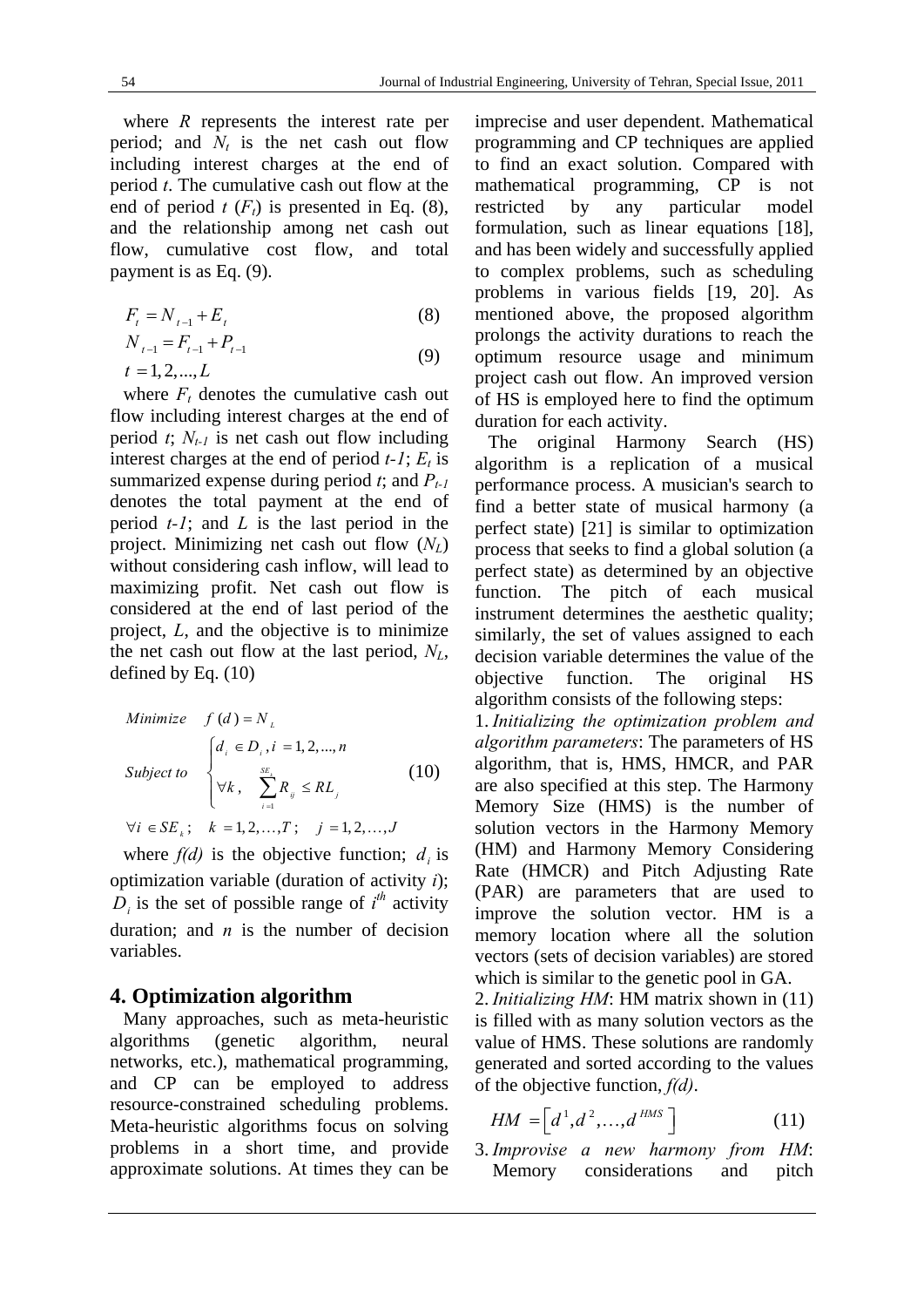adjustments determine if the new harmony vector  $d' = (d'_1, d'_2, \dots, d'_n)$  should be generated from HM. That is,  $d_i$ <sup>'</sup> (the value of  $i^{th}$  variable for the new vector) is chosen from values in HM or *Di* .The value of HMCR which varies between 0 and 1 will determine where to choose the possible new value as indicated by Eq. (12).

$$
d'_{i} \leftarrow \begin{cases} d'_{i} \in \left\{ d_{i}^{1}, d_{i}^{2}, ..., d_{i}^{HMS} \right\} & HMCR \\ d'_{i} \in D_{i} & (1-HMCR) \end{cases}
$$
 (12)

The HMCR is the probability of choosing one value from the stored values in HM and (1-HMCR) is the probability of randomly choosing one feasible value, *di*, not limited to those stored in the HM. For example, a HMCR of 0.95 indicates that the HS algorithm will choose the duration of *i th* activity from stored values in the HM with a 95% probability and from the entire feasible range with a 5% probability. A HMCR value of 1.0 is not recommended because of the possibility that the solution may be improved by values not stored in the HM. This is similar to the reasoning for using mutation rate in the selection process of Genetic Algorithm. Every component of the new harmony vector,  $d' = (d'_1, d'_2, \dots, d'_n)$  is examined to determine whether it should be pitch-adjusted. This procedure uses the PAR parameter that sets the rate of adjustment for the pitch chosen from the HM as shown in Eq. (13).

$$
d'_{i} \leftarrow \begin{cases} YES & w.p. & PAR \\ No & w.p. & 1-PAR \end{cases}
$$
 (13)

The pitch adjusting process is performed only after a value is chosen from the HM. The value (1-PAR) implies doing nothing. A PAR of 0.3 indicates that the algorithm will choose a neighboring value with 30% *HMCR* probability. The HMCR and PAR parameters introduced in Harmony Search help the algorithm find globally and locally improved solutions.

4. *Update the HM*: The new harmony vector replaces the worst solution if a better objective function value is obtained. HM is then resorted.

5. *Check if the termination criterion is satisfied*: When the termination criterion is not satisfied steps 3 and 4 are repeated.

HS preserves the history in HM vectors similar to that of Tabu Search and is able to change the adaptation rate (HMCR) through out the computation period, which resembles Simulated Annealing. It also considers several vectors simultaneously in a manner similar to GA. However, the major difference between GA and HS algorithm is that the latter generates a new vector from all the existing vectors (all harmonies in HM), while GA generate a new vector from only two of the existing vectors (parents). For further information about the HS algorithm, see Refs [21-26]. Figure 2 illustrates the procedure of HS algorithm. An improvement has been applied to the original algorithm. In this improvement,  $D_i$  is confined in each step according to the last result as shown in Eq (14), Numerical studies shows the effectiveness of this improvement.

$$
D'_{i} = (D'_{i1}, D'_{i2})
$$
  
\n
$$
D'_{i1} = \max\{d_{i} - \frac{\Delta d}{2}, d_{i}^{*}\}
$$
  
\n
$$
D'_{i2} = \min\{d_{i} + \frac{\Delta d}{2}, D_{i n}\}
$$
  
\n
$$
\Delta d = 2, 4, 6, \dots; \qquad d'_{i} \in D'_{i}
$$
\n(14)

where *Δd* is the eligible duration range which should be an even integer value;  $d_i^*$  is the minimum eligible duration of activity *i*  according to the resource constraints; *Din* is the upper bound of eligible activity duration list  $D_i$ ;  $d_i$  is the duration of activity *i* assigned in the previous step; and the  $d_i$  is the new duration of activity *i* chosen randomly from the list *D'i*.

Project profit has been defined as the sum of all expenditures (direct costs and other expenses) and payments for completed activities. Cost flow minimization at the last period, *L*, leads to the profit maximization of the project. The enumeration procedure starts with the activities scheduled to complete with feasible resource and precedence with left-shifted or early finish times. It examines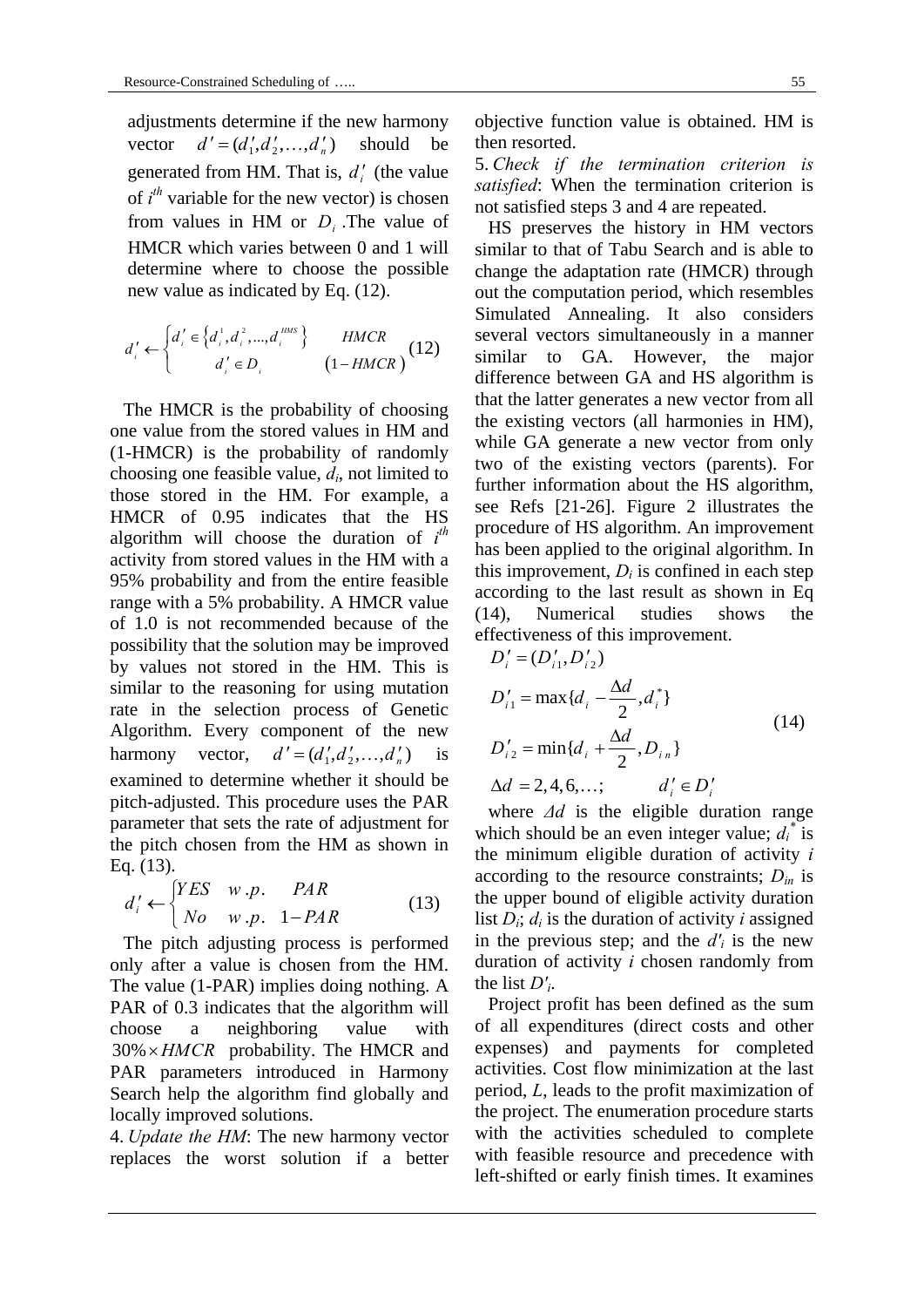right-shifting activities in later time periods to permit examination of the resource and objective function trade offs that occur during such scheduling construction with the constraints as shown in Eqs. (1) and (2). The advisable point of the HS algorithm is to find a project schedule, which is close to the *d\** (i.e. a vector containing the minimum possible activity durations).



## **5. Computational experiment**

To evaluate the performance of the proposed algorithm in detail, two computational experiment has been conducted. In both examples, *Di={1,2,…,50}*; *Δd=4*; *It=0.01*; and HMS=10 are assumed as the initial values. Numerical experiments showed that HMCR=0.50 and PAR=0.90 lead to better results.

#### **5.1. Case study 1**

This case is a small project, which contains nine activities and seven resources. It is presented here to show how the algorithm works. Tables **Error! Reference source not found.** and **Error! Reference source not found.** show the activities and resources of forming and pouring concrete of a roof, respectively. Figure 3 shows the corresponding activity-on-node (AON) diagram, in which each node shows an activity  $A_i$  and its duration  $d_i$  ( $i=1,2,...,p$ ). The resource requirements and predecessors are shown in **Error! Reference source not found.**.



**Figure 3: Form and pouring concrete of the first roof: activity-on-node diagram** 

**Figure 2: Harmony Search Algorithm optimization procedure** 

| Table 1: Form and pouring concrete of the first roof: definition of activities and resource requirements for |  |
|--------------------------------------------------------------------------------------------------------------|--|
| case study 1                                                                                                 |  |

| Case stuur 1   |                                 |                |                |                                 |  |  |
|----------------|---------------------------------|----------------|----------------|---------------------------------|--|--|
| Activity       | Description                     | Predecessors   | $d_i^*$        | Resources                       |  |  |
| A <sub>1</sub> | Strip column forms              |                |                | 2R <sub>2</sub>                 |  |  |
| A <sub>2</sub> | Install rebar of the main beams | $A_1$          | 5              | $12R_2, 5R_3, 0.4R_4$           |  |  |
| $A_3$          | Forming the beams               | $A_{2}$        | 6              | $6R_1, 8R_2, 0.2R_4$            |  |  |
| $A_4$          | Install secondary beams         | $A_{2}$        | $\overline{c}$ | $6R_2, 0.6R_4$                  |  |  |
| A <sub>5</sub> | Putting the roof blocks         | $A_3, A_4$     | $\mathcal{R}$  | $6R_2,800R_5$                   |  |  |
| A <sub>6</sub> | Install rebar of the roof       | A <sub>5</sub> | $\mathcal{D}$  | $5R_2$ , $0.5R_3$ , $0.5R_4$    |  |  |
| $A_7$          | Install stages                  | $A_5$          | 2              | 6R <sub>2</sub>                 |  |  |
| $A_{8}$        | Pour roof slab                  | $A_6, A_7$     | 5              | $8R_{2}$ , $2R_{4}$ , $48R_{7}$ |  |  |
| Aq             | Cure roof slab                  | $A_8$          |                | $3R_2$ , $R_4$ , $4R_6$         |  |  |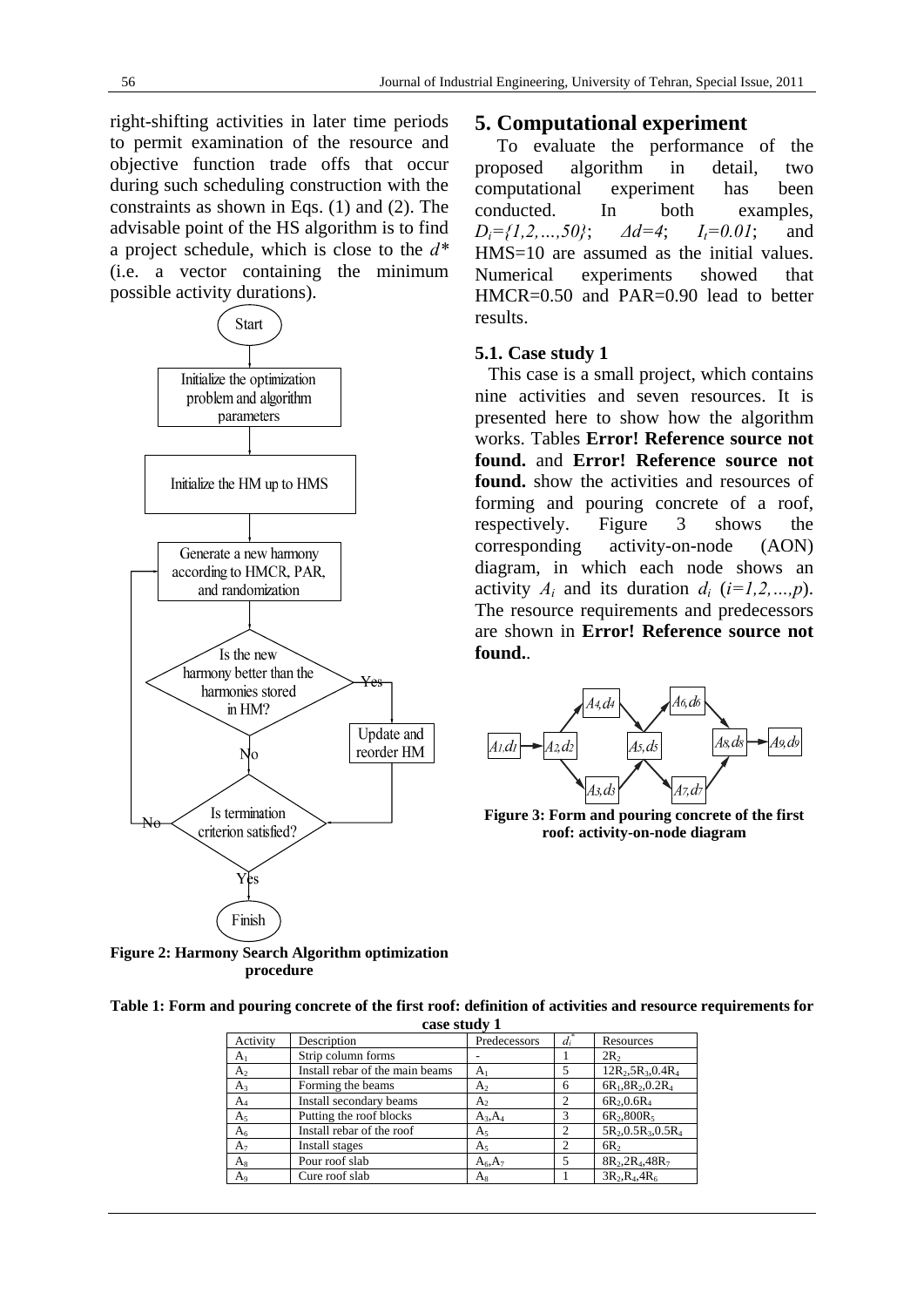| Stuuv 1        |                 |                    |      |  |  |  |  |  |
|----------------|-----------------|--------------------|------|--|--|--|--|--|
| Resource       | Description     | Constraint         | Cost |  |  |  |  |  |
| R <sub>1</sub> | Rough carpenter |                    | 25   |  |  |  |  |  |
|                | crew            |                    |      |  |  |  |  |  |
| R <sub>2</sub> | Labor crew      |                    | 18   |  |  |  |  |  |
| R <sub>3</sub> | Rebar           | 1 Ton              | 800  |  |  |  |  |  |
| R <sub>4</sub> | Engineer        |                    | 30   |  |  |  |  |  |
| R <sub>5</sub> | Roof block      | 300                | 0.60 |  |  |  |  |  |
|                |                 | Pieces             |      |  |  |  |  |  |
| R6             | Water           | 10 <sub>m3</sub>   | 0.20 |  |  |  |  |  |
| R7             | Concrete        | $10 \text{ m}$ $3$ | 50   |  |  |  |  |  |

**Table 2: Form and pouring concrete of the first roof: definition of resources and costs for case study 1** 

Two scenarios have been considered here. Scenario 1 schedules the project using the least possible duration  $d_i^*$  (Eq. (15) and **Error! Reference source not found.**).

$$
d_i^* = m\alpha x \left\{ \frac{RL_j}{R_{ij}} \ j = 1, 2, ..., J \right\}
$$
 (15)

where  $RL_j$  is the limit of resource type *j*;  $d_i^*$ is the least duration of activity  $i$ ;  $R_{ij}$  is the required resource type *j* for activity *i*; and *J* is the number of resource types. An interest rate of  $I_t = 0.01$  is assumed for both scenarios. For scenario 1, the total cost was obtained  $Cost_1 = 9566$  units. Figure 4 shows the corresponding Gantt chart.



Scenario 2 is the optimal schedule obtained from the proposed algorithm, which schedules the project with  $Cost_2 = 9456$  units. Figs 4 and 5 show the corresponding Gantt chart diagram of scenarios 1 and 2, respectively. Although the algorithm increased the duration of activities *A4*, *A6*, and *A7*, but the total cost and duration

decreased. This demonstrates the efficiency of the algorithm.

Figure 6 shows the convergence diagram of the improved algorithm in comparison to the original algorithm. The convergence rate for the proposed algorithm is has been greatly improved.



**Figure 5: Optimal schedule Gantt chart corresponding to the scenario 2 - project example 1** 



**Figure 6: Convergence diagram of the improved algorithm in comparison to the original algorithm – Example 1** 

#### **5.2. Case study 2**

This case is based on a real construction project, which shows the efficiency of the algorithm in large and real projects. It is containing 32 activities and 7 resources. **Error! Reference source not found.** and Figure 7 show the project definition and obtained results. It should be noticed that the improvement has a better influence on larger and more complex projects.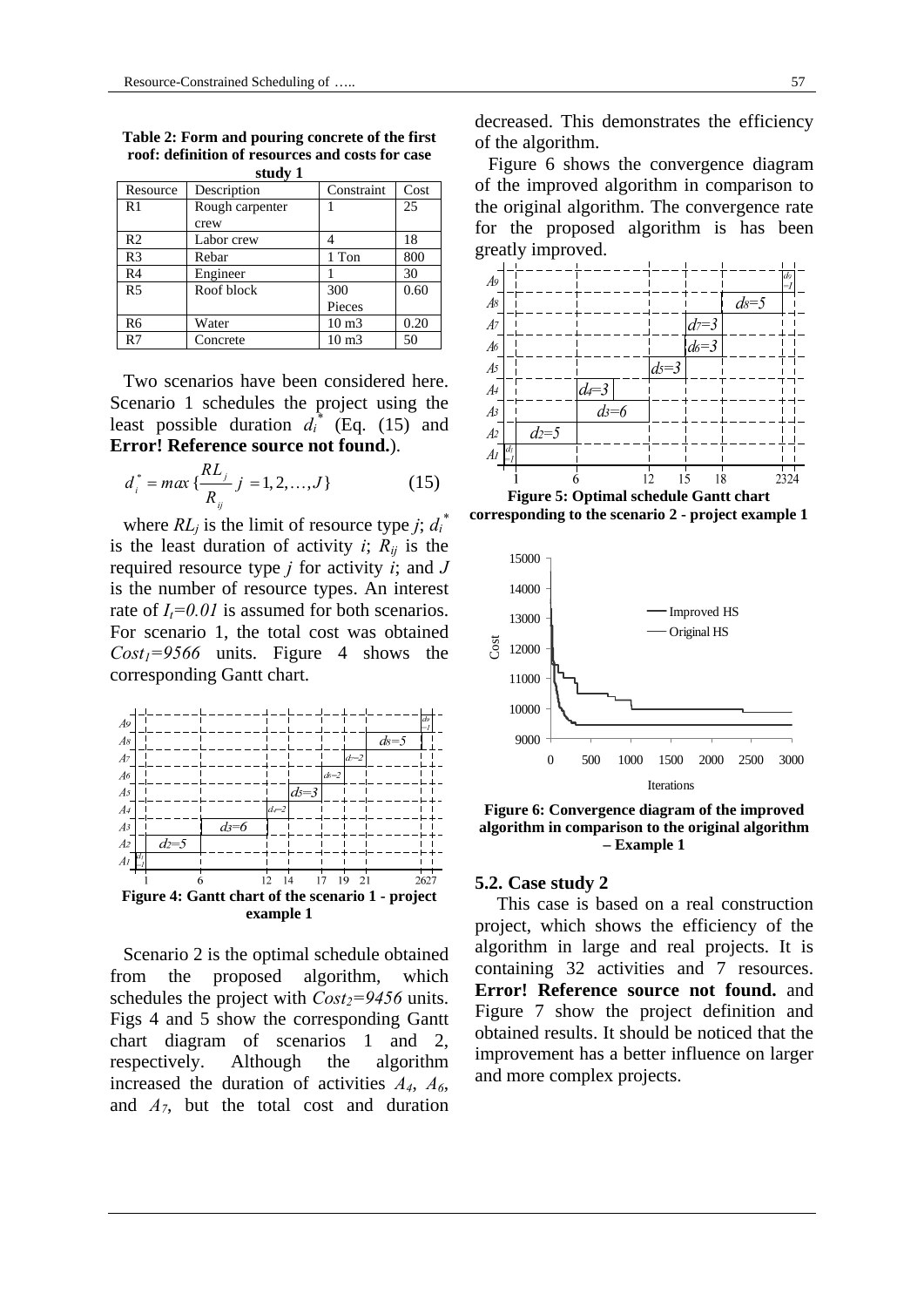| Activity             | Description                                                              |                          | $\mathbf{e}$                | Ą               |                            | Resources                   |
|----------------------|--------------------------------------------------------------------------|--------------------------|-----------------------------|-----------------|----------------------------|-----------------------------|
|                      |                                                                          |                          |                             | (Oriori         | $\mathbf{d}_i$ . (Improved |                             |
|                      |                                                                          |                          |                             |                 |                            |                             |
|                      |                                                                          | Predecessors             |                             | НÇ              |                            |                             |
|                      |                                                                          |                          |                             |                 |                            |                             |
| $A_1$                | General excavation                                                       | $\blacksquare$           | $\overline{4}$              | $\overline{4}$  | 5                          | $4R_2, 8R_7$                |
| A <sub>2</sub>       | Excavation of additional 2 m thick marine mud                            | A <sub>1</sub>           | $\mathbf{2}$                | $\overline{2}$  | $\overline{c}$             | $2R_{2}$ , $4R_{7}$         |
| $A_3$                | Deposition and compaction of 2 m thick additional rock fill              | $A_2$                    | $\overline{2}$              | 3               | 2                          | $2R_2$ , $R_3$ , $4R_7$ ,   |
|                      | materials                                                                |                          |                             |                 |                            | $2R_8$                      |
| $A_4$                | Placing and compaction of 400 mm thick rock fill                         | $A_3$                    | $\overline{2}$              | 8               | $\overline{2}$             | $R_2, 4R_7, 2R_8$           |
| $A_5$                | Laying of 75 mm thick blinding concrete                                  | $A_4$                    | $\mathfrak{Z}$              | 26              | 9                          | $R_3, 2R_5, 6R_7$           |
| A <sub>6</sub>       | Fixing of steel reinforcement for base slab $\&$ side walls              | $A_5$                    | $\overline{4}$              | 20              | 8                          | $2R_1, 4R_7$                |
|                      | (lower part)                                                             |                          |                             |                 |                            |                             |
| $A_7$                | Erection of formwork for base slab & side walls (lower part)             | A5                       | $\overline{c}$              | 5               | 8                          | $R_4, 4R_7$                 |
| $A_8$                | Concreting of base slab & side walls (lower part)                        | $A_6, A_7$               | 3                           | 13              | $\mathfrak{Z}$             | $R_3, 3R_5, 4R_7$           |
| $A_9$                | Erection of false work for top slab                                      | $A_8$                    | 3                           | $\sqrt{5}$      | 5                          | $6R_7$                      |
| $A_{10}$             | Fixing of steel reinforcement for top slab & side walls (upper           | $A_9$                    | 4                           | 7               | $\overline{4}$             | $2R_1, R_3, 3R_7$           |
|                      | part)                                                                    |                          |                             |                 |                            |                             |
| $A_{11}$             | Erection of formwork for top slab & wide walls (upper part)              | A9                       | 2                           | 16              | 10                         | $R_4, 4R_7$                 |
| $A_{12}$             | Concreting of top slab & side walls (upper part)                         | $A_{10}, A_1$            | 3                           | $\overline{4}$  | 8                          | $R_3, 3R_5, 4R_7$           |
|                      |                                                                          |                          |                             |                 |                            |                             |
| $A_{13}$             | Placing and compaction of 400 mm thick rock fill                         | $A_1$                    | 2                           | 3               | 5                          | $R_2, 3R_7, 2R_8$           |
| $A_{14}$             | Laying of 75 mm thick blinding concrete                                  | $A_{13}$                 | $\overline{2}$              | 3               | $\mathfrak{Z}$             | $R_3, 2R_5, 4R_7$           |
| $A_{15}$             | Fixing of steel reinforcement for base slab & side walls<br>(lower part) | $A_{14}$                 | $\overline{4}$              | 13              | 5                          | $2R_1, 3R_7$                |
| $A_{16}$             | Erection of formwork for base slab & side walls (lower part)             | $A_{14}$                 | 2                           | 14              | 7                          | $R_4, 4R_7$                 |
| $A_{17}$             | Concreting of base slab $\&$ side walls (lower part)                     | $A_{15}, A_1$            | 3                           | 5               | $\overline{4}$             | $R_3, 3R_5, 4R_7$           |
|                      |                                                                          | 6                        |                             |                 |                            |                             |
| $A_{18}$             | Erection of false work for top slab                                      | $A_{17}$                 | $\ensuremath{\mathfrak{Z}}$ | 10              | 6                          | $5R_7$                      |
| $A_{19}$             | Fixing of steel reinforcement for top slab & side walls (upper<br>part)  | $A_{18}$                 | $\overline{4}$              | 5               | 6                          | $2R_1, R_3, R_7$            |
| $A_{20}$             | Erection of formwork for top slab & wide walls (upper part)              | $A_{18}$                 | $\overline{2}$              | 25              | 7                          | $R_4, 4R_7$                 |
| $A_{21}$             | Concreting of top slab & side walls (upper part)                         | $A_{19}, A_2$            | 3                           | 16              | $\overline{4}$             | $R_3, 3R_5, 3R_7$           |
|                      |                                                                          | 0                        |                             |                 |                            |                             |
| $A_{22}$             | Placing and compaction of 400 mm thick rock fill                         | $A_{21}$                 | 1                           | 4               | 4                          | $R_2, 2R_7, R_8$            |
| $A_{23}$             | Laying of 75 mm thick blinding concrete                                  | $A_{22}$                 | 2                           | 7               | 8                          | $R_3, 2R_5, 2R_7,$<br>$R_8$ |
| $A_{24}$             | Fixing of steel reinforcement for base slab & side walls                 | $A_{23}$                 | $\overline{2}$              | 13              | 3                          | $R_1, 2R_7$                 |
|                      | (lower part)                                                             |                          |                             |                 |                            |                             |
| $A_{25}$             | Erection of formwork for base slab & side walls (lower part)             | $A_{24}$                 | 2                           | 9               | 6                          | $R_4, 4R_7$                 |
| $A_{26}$             | Concreting of base slab $\&$ side walls (lower part)                     | $A_{25}$                 | 3                           | 6               | 8                          | $R_3, 3R_5, 2R_7,$          |
|                      |                                                                          |                          |                             |                 |                            | $R_8$                       |
| $A_{27}$             | Erection of false work for top slab                                      | $A_{26}$                 | $\mathbf{2}$                | 29              | 6                          | $4R_7$                      |
| $A_{28}$             | Fixing of steel reinforcement for top slab & side walls (upper<br>part)  | $A_{27}$                 | 4                           | $\tau$          | 12                         | $R_3, 2R_7$                 |
|                      | Erection of formwork for top slab & wide walls (upper part)              |                          | $\overline{2}$              | 24              | 12                         | $R_4, 4R_7$                 |
| $A_{29}$<br>$A_{30}$ | Concreting of top slab $\&$ side walls (upper part)                      | $A_{27}$<br>$A_{28},A_2$ | 3                           | $\overline{35}$ | $\overline{4}$             | $R_3, 3R_5, 2R_7$           |
|                      |                                                                          | 9                        |                             |                 |                            | $R_8$                       |
| $A_{31}$             | Positioning of pre-cast concrete pipes at end wall                       | $A_{30}$                 | 3                           | 31              | 42                         | $R_3, R_6, 6R_7$            |
| $A_{32}$             | Backfilling & compaction                                                 | $A_{12},A_3$             | $\overline{4}$              | 8               | 14                         | $4R_2, 8R_7, 4R$            |
|                      |                                                                          |                          |                             |                 |                            | 8                           |
| Total                |                                                                          |                          | 787                         | 86              | 75                         |                             |
| Cost                 |                                                                          |                          | 7                           | 76              | 44                         |                             |
| Total                |                                                                          |                          | 87                          | 15              | 10                         |                             |
| Duration             |                                                                          |                          |                             | 1               | 0                          |                             |

**Table 3: Project definition and result of original and improved HS algorithm for case study 2**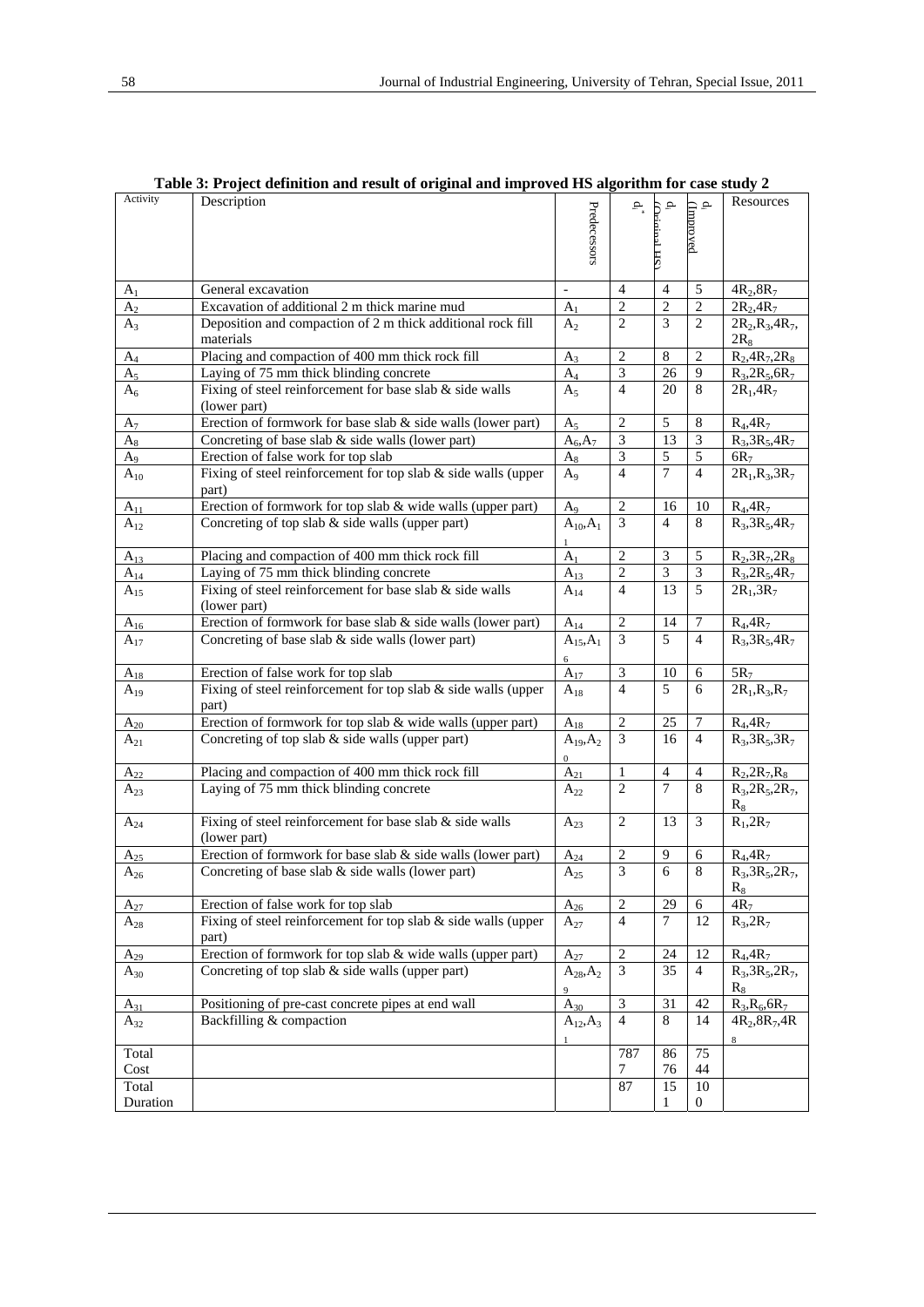

**Figure 7: Convergence diagram for project example 2** 

The results show efficiency of the improvement on real and large size projects. As can be seen, the optimum result of the improved version has shorter project duration but lower cost, which indicates that the algorithm chosen a better resourceduration mode than the mode corresponds to  $d_i$ <sup>\*</sup>. in other words, the minimum duration list,  $d_i^*$ , may not lead to the minimum cost.

## **6. Conclusion**

This research aims at decreasing the computational cost of a meta-heuristic algorithm by confining the eligible activity

duration in each step and decreasing the project cost and duration that are major concern for contractors. The advantages of the proposed model lies in engaging the issues of both resource constraints and cash flow consideration, and thus providing an overall performance assessment while minimizing project cash out flow. This is done by finding the optimum resourceduration mode using an improved version of HS algorithm, which shown it had better performance than the original version. The improvement is to confine the eligible duration for each activity in each step Numerical investigations showed that the improved version had higher convergence rate and lower total cost compared to the original version. The efficacy of the algorithm has been evaluated in detail.

#### **Acknowledgements**

The authors acknowledge gratefully the Supports of the College of Engineering of University of Tehran.

### **References:**

- 1- Woodworth, B.M. and Shanahan, S. (1988). "Identifying the critical sequence in a resource constrained project." *International Journal of Project Management*, Vol. 6, No. 2, PP. 89-96
- 2- Patterson, J.H., Brian Talbot, F., Slowinski, R. and Weglarz, J. (1990). "Computational experience with a backtracking algorithm for solving a general class of precedence and resource-constrained scheduling problems. "*European Journal of Operational Research*, Vol. 49, No. 1, PP. 68-79
- 3- Russell, A.H. (1970). "Cash Flows in Networks." *Management Science*, Vol. 16, No. 5, PP. 357-373
- 4- Grinold, R.C. (1972). "The payment scheduling problem." *Naval Research Logistics Quarterly*, Vol. 19, No. 1, PP. 123-136
- 5- Neumann, K. and Zimmermann, J. (2000). "Procedures for resource leveling and net present value problems in project scheduling with general temporal and resource constraints." *European Journal of Operational Research*, Vol. 127, No. 2, PP. 425-443
- 6- Elmaghraby, S.E. and Herroelen, W.S. (1990). "The scheduling of activities to maximize the net present value of projects." *European Journal of Operational Research*, Vol. 49, No. 1, PP. 35-49
- 7- Schwindt, C. and Zimmermann, J. (2001). "A steepest ascent approach to maximizing the net present value of projects." *Mathematical Methods of Operations Research*, Vol. 53, No. 3, PP. 435-450
- 8- Lucko, G. (2011). "Optimizing cash flows for linear Schedules modeled with singularity functions by simulated annealing." *J. Constr. Eng. Manage*.-ASCE, Vol. 137, No. 7, PP. 523-535
- 9- Chen, R.M. (2011). "Particle swarm optimization with justification and designed mechanisms for resourceconstrained project scheduling problem." *Expert Syst. Appl*., Vol. 38, No. 6, PP. 7102-7111